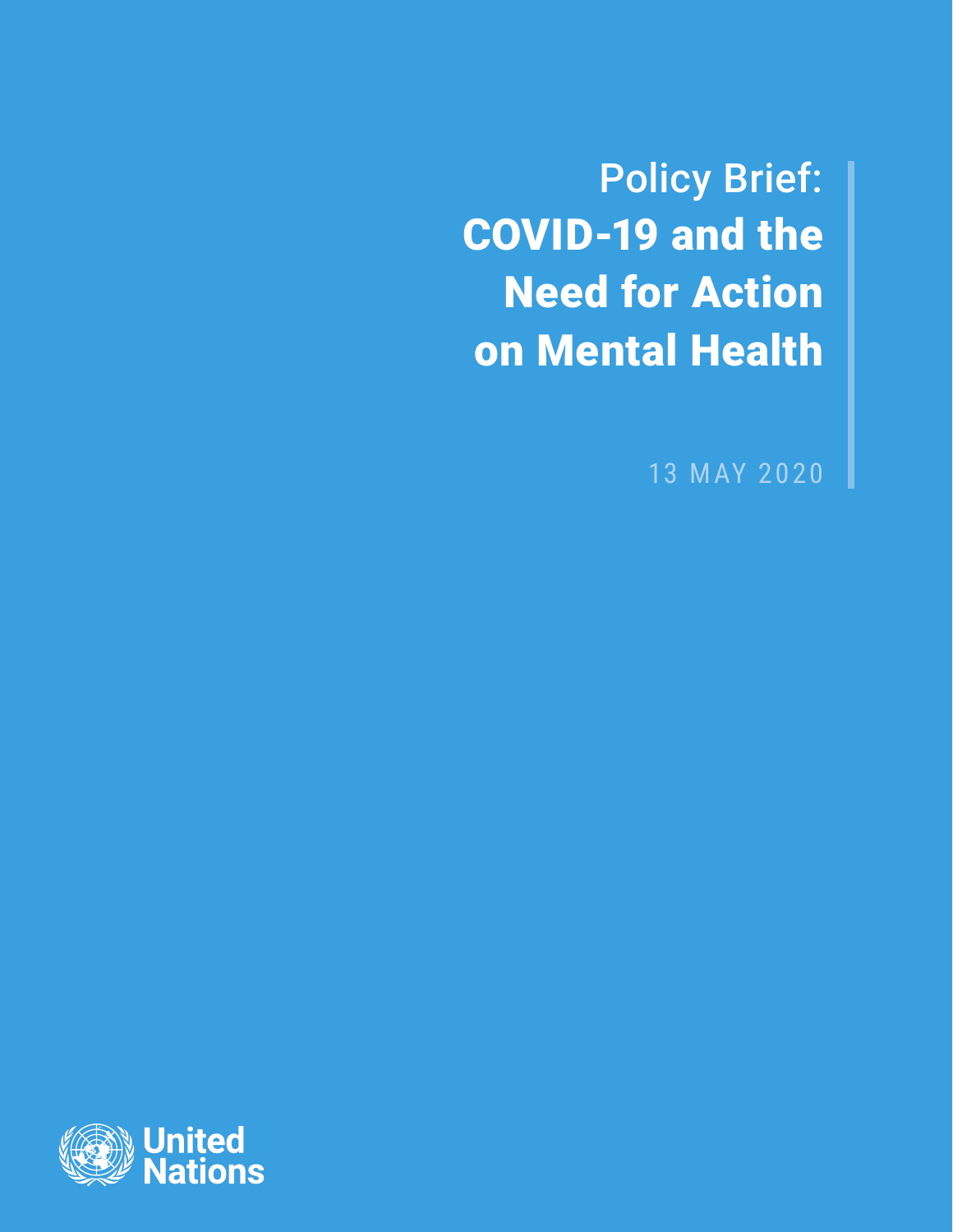## **EXECUTIVE SUMMARY:**

# **COVID-19 and the Need for Action on Mental Health**

Although the COVID-19 crisis is, in the first instance, a physical health crisis, it has the seeds of a major mental health crisis as well, if action is not taken. Good mental health is critical to the functioning of society at the best of times. It must be front and centre of every country's response to and recovery from the COVID-19 pandemic. The mental health and wellbeing of whole societies have been severely impacted by this crisis and are a priority to be addressed urgently.

Psychological distress in populations is widespread. Many people are distressed due to the immediate health impacts of the virus and the consequences of physical isolation. Many are afraid of infection, dying, and losing family members. Individuals have been physically distanced from loved ones and peers. Millions of people are facing economic turmoil having lost or being at risk of losing their income and livelihoods. Frequent misinformation and rumours about the virus and deep uncertainty about the future are common sources of distress. A long-term upsurge in the number and severity of mental health problems is likely.

Moreover, specific populations groups are showing high degrees of COVID-19-related psychological distress. Frontline healthcare workers and first responders have been exposed to numerous stressors and ensuring the mental health of healthcare workers is a critical factor in sustaining COVID-19 preparedness, response and recovery. In every community, there are numerous older adults and people with pre-existing health conditions who are terrified and lonely. Emotional difficulties among children and adolescents are exacerbated by family stress, social isolation, with some facing increased abuse, disrupted education and uncertainty about their futures, occurring at critical points in their emotional development. Women are bearing a large brunt of the stress in the home as well as disproportionate impacts more generally. And people caught in fragile humanitarian and conflict settings risk having their mental health needs overlooked entirely.

During the past few months, there have been efforts initiated to support people in distress and to ensure care for people with mental health conditions. Innovative ways of providing mental health services have been implemented, and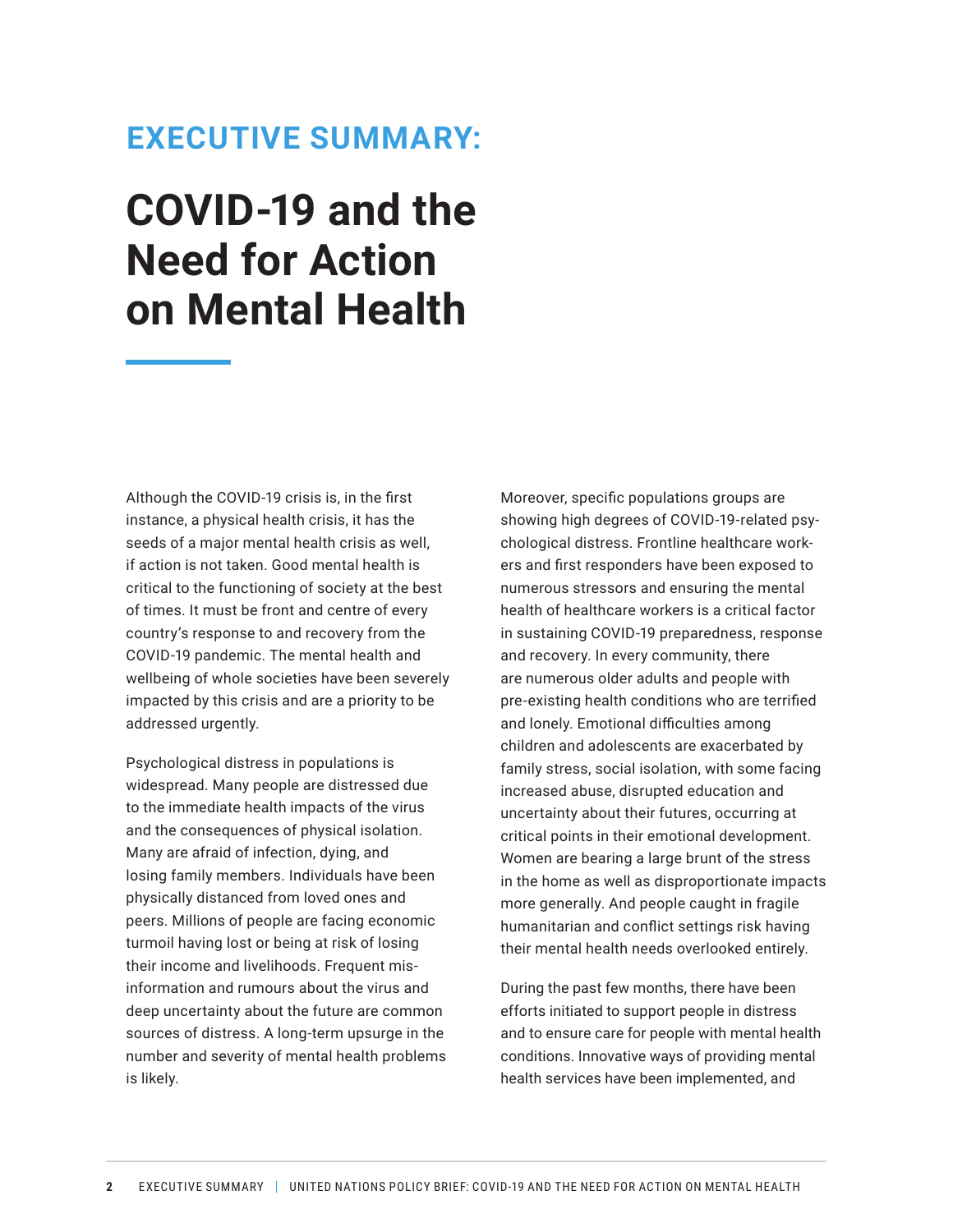initiatives to strengthen psychosocial support have sprung up.

Yet, because of the size of the problem, the vast majority of mental health needs remain unaddressed. The response is hampered by the lack of investment in mental health promotion, prevention and care before the pandemic. This historic underinvestment in mental health needs to be redressed without delay to reduce immense suffering among hundreds of millions of people and mitigate long-term social and economic costs to society.

### MINIMIZING CONSEQUENCES

To minimize the mental health consequences of the pandemic, it is important to consider urgently the following three recommended actions:

#### **1. APPLY A WHOLE-OF-SOCIETY APPROACH TO PROMOTE, PROTECT AND CARE FOR MENTAL HEALTH**

Mental health actions need to be considered essential components of the national response to COVID-19. A whole-of-society approach for mental health in COVID-19 means:

- including mental health and psychosocial considerations in national response plans across relevant sectors, for example supporting learning and nurturing environments for children and young people who are confined at home;
- responding proactively to reducing pandemic-related adversities that are known to harm mental health, for example domestic violence and acute impoverishment; and
- crafting all communications to be sensitive of their potential impact on people's mental

health, for example by communicating empathy for people's distress and including advice for their emotional well-being.

#### **2. ENSURE WIDESPREAD AVAILABILITY OF EMERGENCY MENTAL HEALTH AND PSYCHOSOCIAL SUPPORT**

Mental health and psychosocial support must be available in any emergency. Achieving this objective during the COVID-19 pandemic means:

- supporting community actions that strengthen social cohesion and reduce loneliness, for example supporting activities that help isolated older adults stay connected;
- investing in mental health interventions that can be delivered remotely, for example quality-assured tele-counselling for frontline health-care workers and people at home with depression and anxiety;
- ensuring uninterrupted in-person care for severe mental health conditions by formally defining such care as essential services to be continued throughout the pandemic; and
- protecting and promoting the human rights of people with severe mental health conditions and psychosocial disabilities, for example, by monitoring whether they have equal access to care for COVID-19.

### **3. SUPPORT RECOVERY FROM COVID-19 BY BUILDING MENTAL HEALTH SERVICES FOR THE FUTURE**

All affected communities will need quality mental health services to support society's recovery from COVID-19, and this requires investment in the following:

• using the current momentum of interest in mental health to catalyze mental health reforms, for example by developing and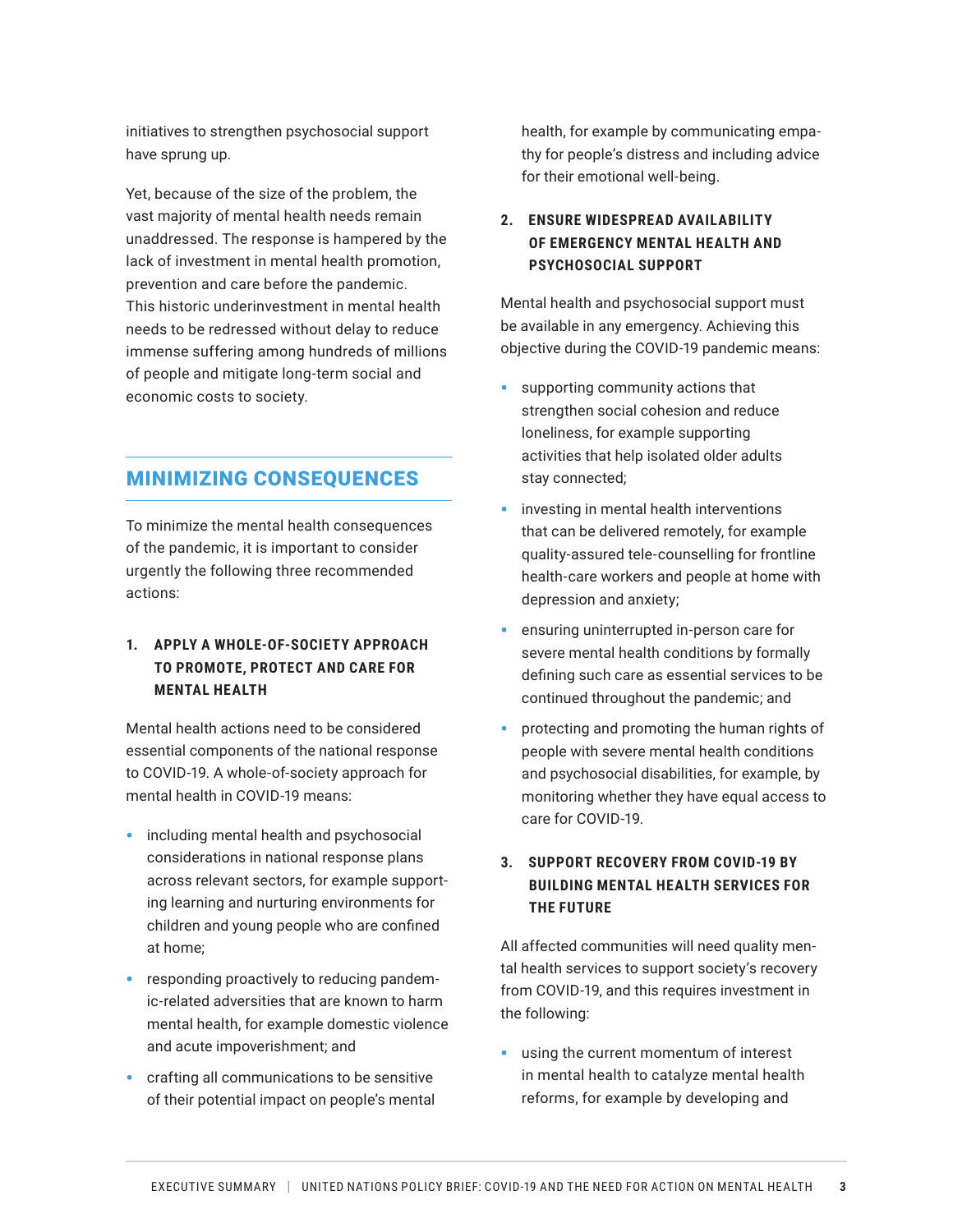funding the implementation of national services re-organization strategies that shift care away from institutions to community services;

- making sure that mental health is part of universal health coverage, for example by including care for mental, neurological and substance use disorders in health care benefit packages and insurance schemes;
- building human resource capacity to deliver mental health and social care, for example

among community workers so that they can provide support; and

• organizing community-based services that protect and promote people's human rights, for example by involving people with lived experience in the design, implementation and monitoring of services.

**Rapid implementation of these recommended actions will be essential to ensure people and societies are better protected from the mental health impact of COVID-19.**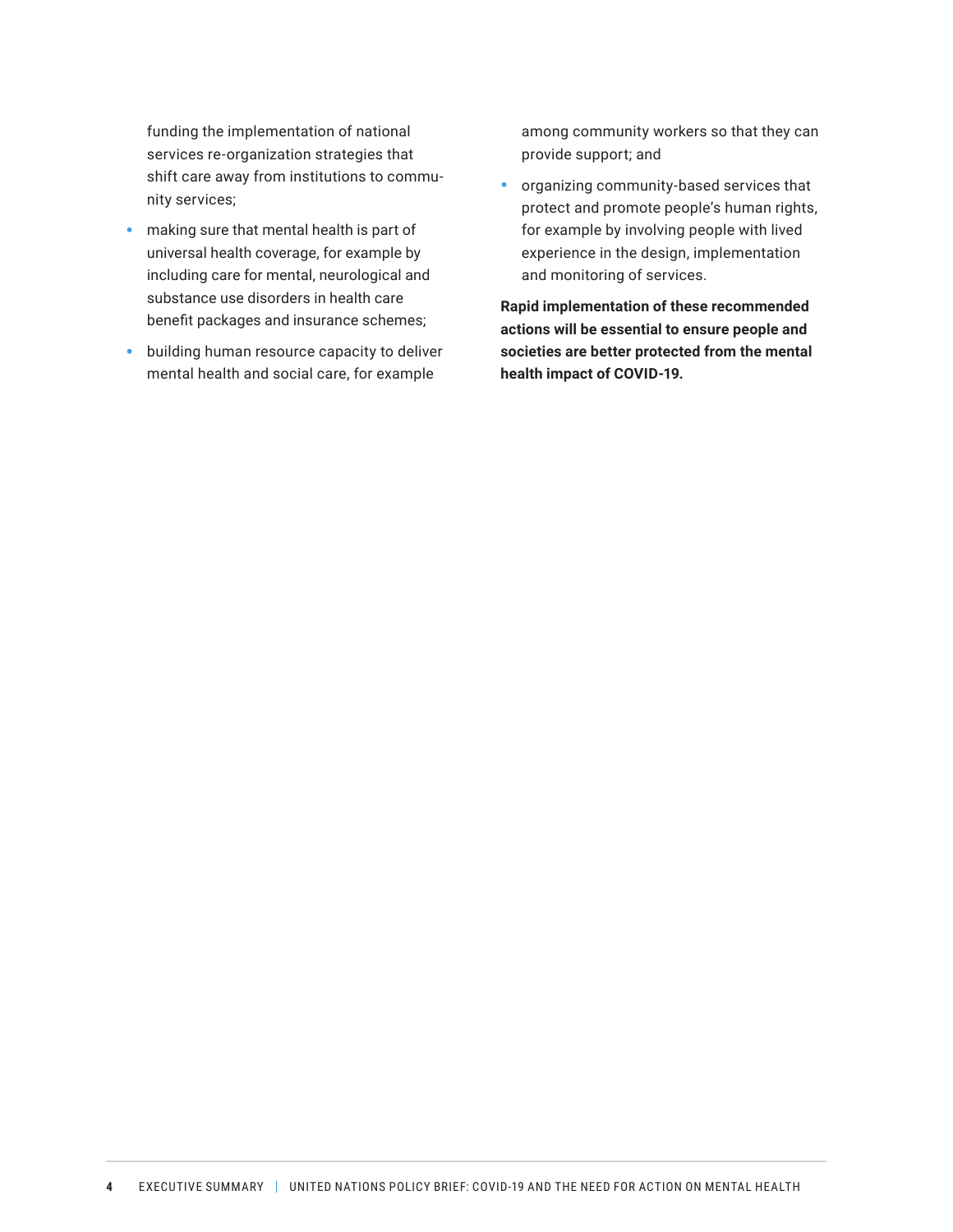## **1. Impact of COVID-19 on Mental Health**

## THE GLOBAL MENTAL HEALTH CONTEXT

Mental health is a state of mental well-being in which people cope well with the many stresses of life, can realize their own potential, can function productively and fruitfully, and are able to contribute to their communities.<sup>1</sup>

Mental health has large intrinsic value as it relates to the core of what makes us human: the way we interact, connect, learn, work and experience suffering and happiness. Good mental health supports the capability of individuals to display healthy behaviour that keeps themselves and others safe and healthy during the pandemic. Good mental health also facilitates that people perform in key roles within families, communities and societies, whether taking care of children and older adults or contributing to their community's economic recovery. Good mental health is critical to each country's response to, and recovery from, COVID-19.

Before COVID-19 emerged, statistics on mental health conditions (including neurological and substance use disorders, suicide risk and associated psychosocial and intellectual disabilities) were already stark:

- The global economy loses more than US\$ 1 trillion per year due to depression and anxiety.
- Depression affects 264 million people in the world.
- Around half of all mental health conditions start by age 14, and suicide is the second leading cause of death in young people aged 15-29.
- More than 1 in 5 people living in settings affected by conflict have a mental health condition.
- People with severe mental conditions die 10-20 years earlier than the general population.
- Fewer than half of countries report having their mental health policies aligned with human rights conventions.<sup>2</sup>
- In low- and middle- income countries between 76% and 85% of people with mental health conditions receive no treatment for their condition, despite the evidence that effective interventions can be delivered in any resource context.<sup>3</sup>
- Globally there is less than 1 mental health professional for every 10,000 people.
- Human rights violations against people with severe mental health conditions are widespread in all countries of the world.

<sup>1</sup> https://www.who.int/en/news-room/fact-sheets/detail/mental-health-strengthening-our-response

<sup>2</sup> Of the 139 countries that have mental health plans and policies in place, fewer than half report having these aligned with human rights conventions. Source: WHO (https://www.who.int/news-room/facts-in-pictures/detail/mental-health)

<sup>3</sup> https://www.who.int/news-room/fact-sheets/detail/mental-disorders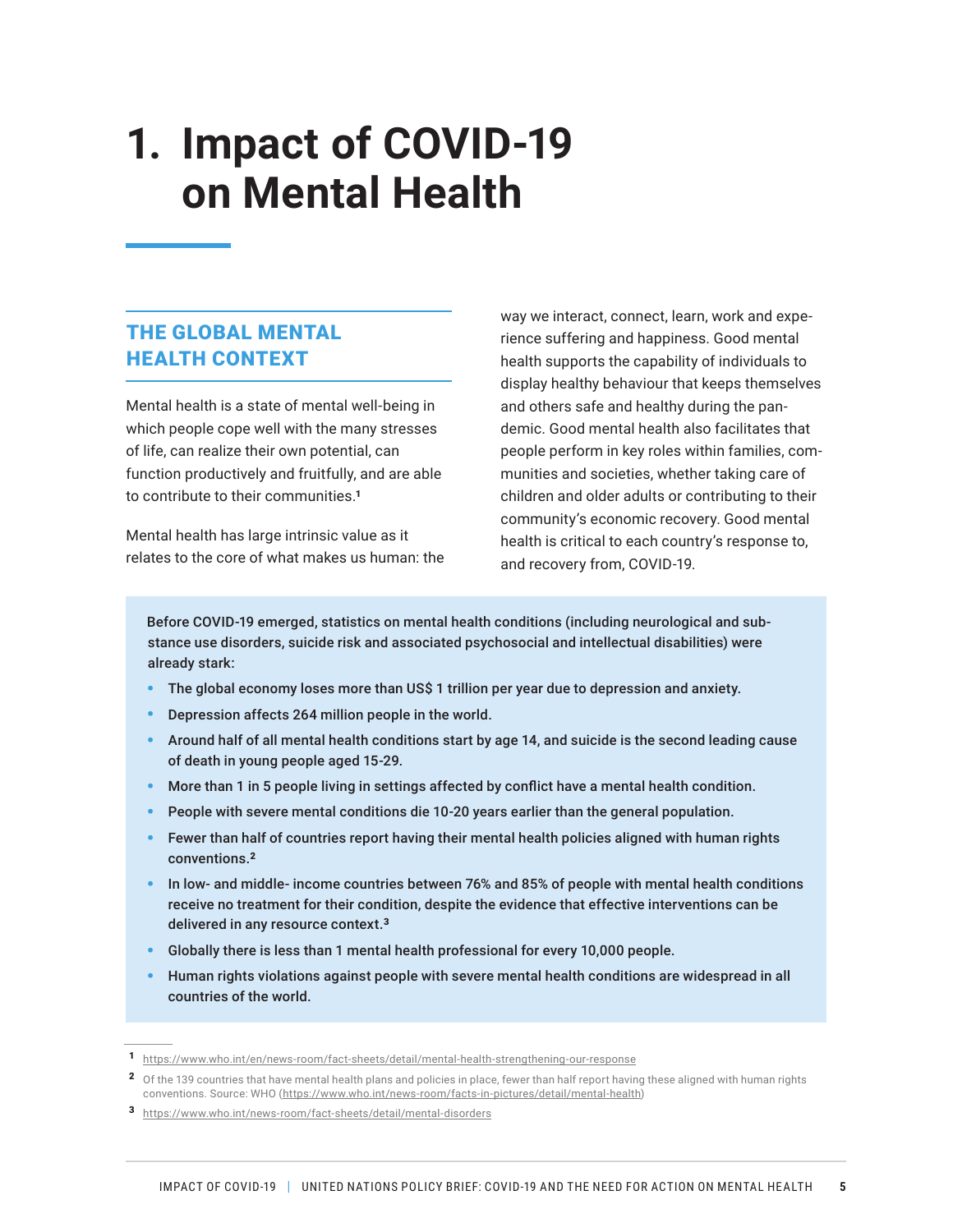Mental health is one of the most neglected areas of health. Despite the impact of mental health conditions on individuals, families and society, there has been little investment in mental health, particularly in community-based services. Countries spend on average only 2% of their health budgets on mental health; the average spent by other sectors is unknown but expected to be a tiny fraction of that. International development assistance for mental health is estimated to be less than 1% of all development assistance for health.4 This is despite the well-documented comorbidity of physical and mental health conditions for diseases such as HIV/AIDS and TB; and now for COVID-19.<sup>5</sup>



<sup>4</sup> Gilbert et al, 2015

- **5** Kong X et al, 2020
- <sup>6</sup> Dohrenwend, 2000
- <sup>7</sup> Shultz et al, 2015
- 8 Tsang et al, 2014
- <sup>9</sup> Yip et al, 2010
- <sup>10</sup> Lancet Commission on global mental health and sustainable development, 2018
- <sup>11</sup> Qiu et al, 2020
- <sup>12</sup> Jahanshahi et al, 2020
- 13 Kaiser Family Foundation, 2020

## IMPACT OF THE COVID-19 PANDEMIC ON MENTAL HEALTH

When crises affect people's lives and communities, high levels of stress are expected. Adversity is a well-established risk factor for short and long-term mental health problems.<sup>6</sup> Research on past epidemics has highlighted the negative impact of outbreaks of infectious diseases on people's mental health.7,8,9

A key message from the *Lancet Commission on global mental health and sustainable development*10 is that mental health problems exist along a continuum from mild, time-limited distress to severe mental health conditions. The COVID-19 pandemic influences where people are situated on that continuum. Many people who previously coped well, are now less able to cope because of the multiple stressors generated by the pandemic. Those who previously had few experiences of anxiety and distress, may experience an increase in number and intensity of these and some have developed a mental health condition. And those who previously had a mental health condition, may experience a worsening of their condition and reduced functioning.

The evidence thus far confirms widespread psychological distress in COVID-19 affected populations, as reported in national surveys.11,12,13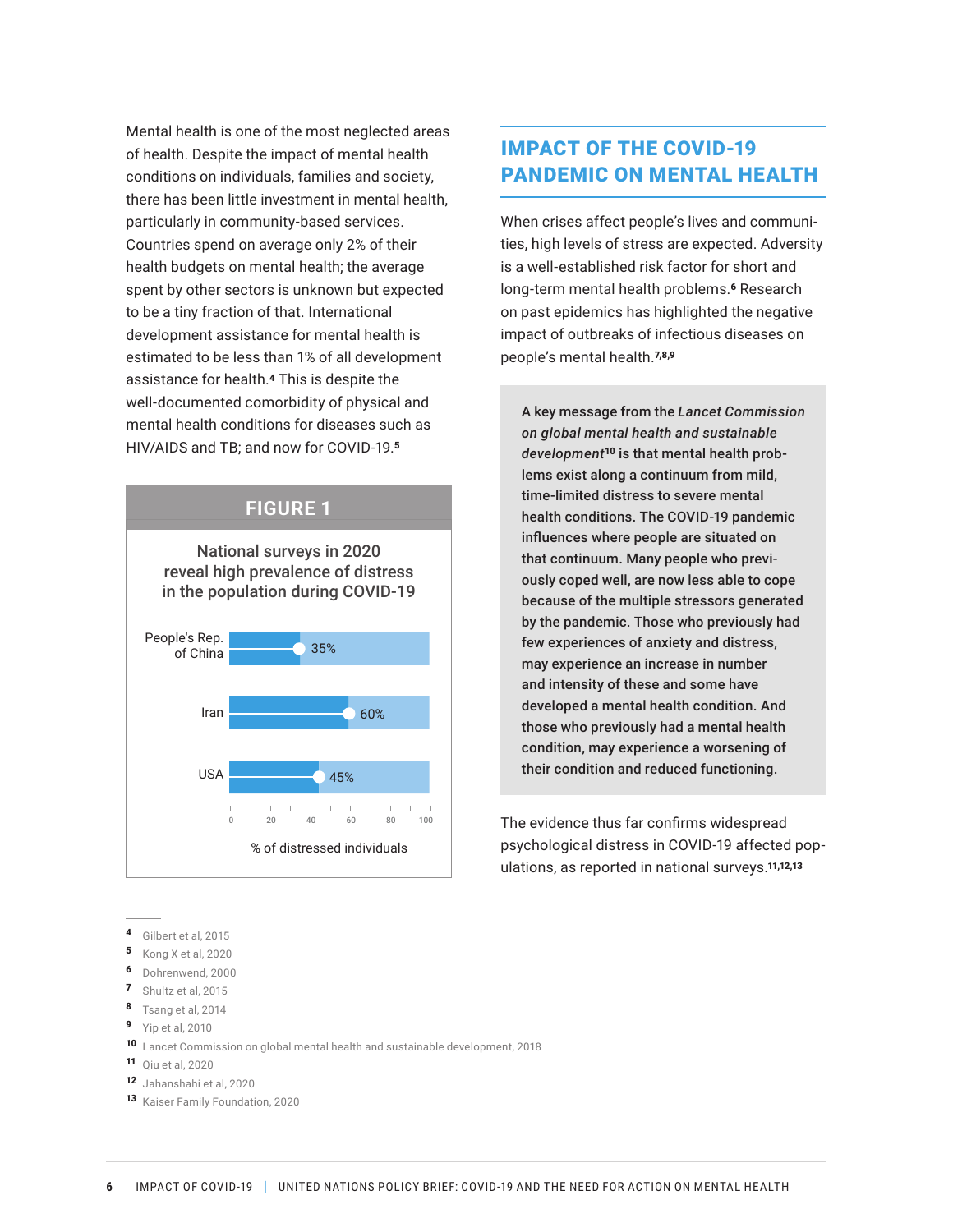People's distress is understandable given the impact of the pandemic on people's lives. During the COVID-19 emergency, people are afraid of infection, dying, and losing family members. At the same time, vast numbers of people have lost or are at risk of losing their livelihoods, have been socially isolated and separated from loved ones, and, in some countries, have experienced stay-at-home orders implemented in drastic ways. Women and children have also experienced increased domestic violence and abuse. Widespread misinformation about the virus and prevention measures and deep uncertainty about the future are additional major sources of distress. Repeated media images of severely ill people, dead bodies and coffins add to the fear. The knowledge that people may not have the opportunity to say goodbye to dying loved ones and may not be able to hold funerals for them further contributes to distress.

Not surprisingly, higher-than-usual levels of symptoms of depression and anxiety have been recorded in various countries. A large study in Amhara Regional State, Ethiopia, in April 2020, reported an estimated 33% prevalence rate of symptoms consistent with depressive disorder,<sup>14</sup> a 3-fold increase compared to estimates from Ethiopia before the epidemic.<sup>15</sup>

To deal with the stressors, people may resort to different negative ways of coping, including use of alcohol, drugs, tobacco or spending more time on potentially addictive behaviours such as online gaming. Statistics from Canada report that 20% of the population aged 15-49

increased their alcohol consumption during the pandemic.<sup>16</sup>

The long-term impact of the crisis on people's mental health and in turn the mental health impact on society should not be overlooked. As a result of the 2008 economic crisis, a rise in "deaths of despair" was recorded among working age Americans.17 Suicide and substance-use related mortality accounted for most of these deaths, which were linked to loss of hope due to the lack of employment and rising inequality. As the economic burden of COVID-19 rises, a similar toll on people's mental health may be anticipated, 18 with a major impact on individuals, families and the wider society.

"Having my treatment come to such an abrupt end was devastating ... I was far from stable, and the prospect of suddenly having my support withdrawn was frightening." 19

Effects of COVID-19 on the brain are of concern. Neurological manifestations have been noted in numerous countries in people with COVID-19. Moreover, the social consequences of the pandemic may affect brain health development in young children and adolescents and cognitive decline in the older population. Urgent action is needed to prevent long-term impact on the brains of both the youngest and eldest members of our society.

<sup>19</sup> Dimbylow, 2020

<sup>14</sup> Ambaw et al, unpublished data, 2020

<sup>15</sup> Bitew, 2014

<sup>16</sup> https://www150.statcan.gc.ca/n1/pub/11-627-m/11-627-m2020029-eng.htm

<sup>17</sup> Case & Deaton, 2020

<sup>18</sup> Patel, in press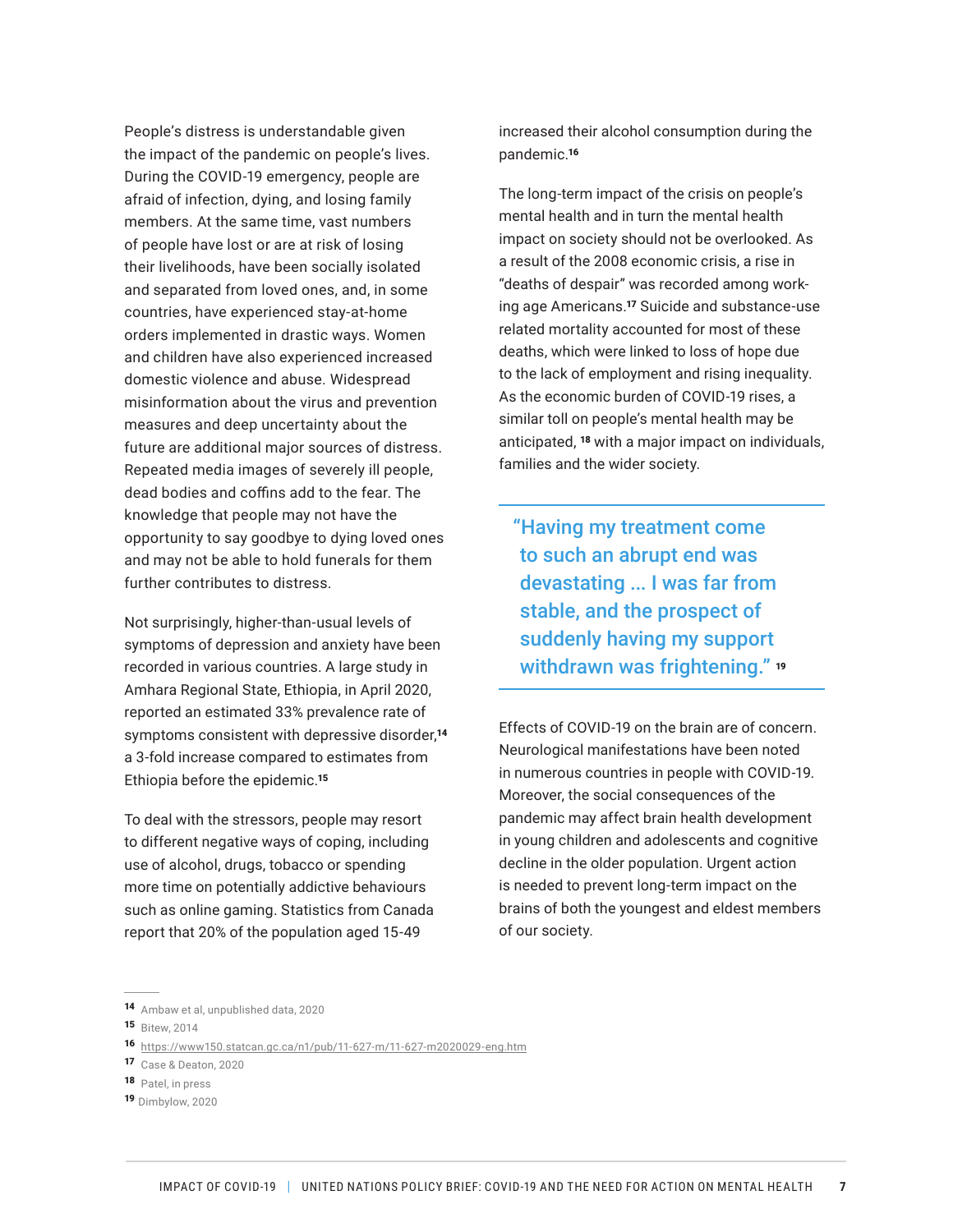Impact on brain health:

- COVID-19 can cause neurological manifestations, including headache, impaired sense of smell and taste, agitation, delirium, stroke and meningo-encephalitis.<sup>20</sup>
- Underlying neurological conditions increase the risk of hospitalization for COVID-19, especially for older adults.<sup>21</sup>
- Stress, social isolation and violence in the family are likely to affect brain health and development in young children and adolescents.<sup>22</sup>
- Social isolation, reduced physical activity and reduced intellectual stimulation increase the risk of cognitive decline and dementia in older adults.<sup>23</sup>

### IMPACT OF COVID-19 ON MENTAL HEALTH SERVICES

Before the pandemic, in most communities of the world and particularly in many humanitarian and conflict settings, there was already limited access to quality, affordable mental health care. This access has now been further diminished due to COVID-19 as the pandemic has disrupted services around the world. Key factors affecting services are: infection and risk of infection in long-stay facilities, including care homes and psychiatric institutions; barriers to meeting

people face-to-face; mental health staff being infected with the virus; and the closing of mental health facilities to convert them into care facilities for people with COVID-19.<sup>24</sup>

According to the International Long-Term Care Policy Network approximately half of all COVID-19- related deaths in Australia, Belgium, Canada, France, Ireland, Norway and Singapore occur among residents of long-term care facilities, with mortality rates ranging from 14% to 64%.<sup>25</sup> Many of these long-term facilities are homes catering for people with dementia.

Outpatient mental health services around the world have also been severely affected. Demand for face-to-face mental health services has significantly decreased because of fear of infection, particularly among older people.<sup>26</sup> Many services have had to switch to remote mental health care.<sup>27</sup> There is increased focus on digital self-help and digital mental health services and parenting programmes (including the use of more basic technologies such as the telephone and SMS). Such approaches can be effective and scalable, though their limitation is that illiterate, poor and older populations have much less internet or telecommunications access, and such approaches are not an answer for all mental health needs. Other modalities of care continue to be important.

- <sup>22</sup> https://unsdg.un.org/resources/policy-brief-impact-covid-19-children
- <sup>23</sup> WHO, 2019
- <sup>24</sup> Sani et al, 2020
- <sup>25</sup> https://ltccovid.org/wp-content/uploads/2020/04/Mortality-associated-with-COVID-17-April-1.pdf
- <sup>26</sup> Khoury & Karam, 2020
- 27 Fagiolini et al. 2020

<sup>20</sup> Mao et al, 2020; Helms et al 2020; Sedaghat & Karimi, 2020, Spinato et al, 2020, Toscano et al, 2020, Moriguchi et al, 2020; Klok et al, 2020; Virani et al, 2020

<sup>21</sup> Garg S et al, 2020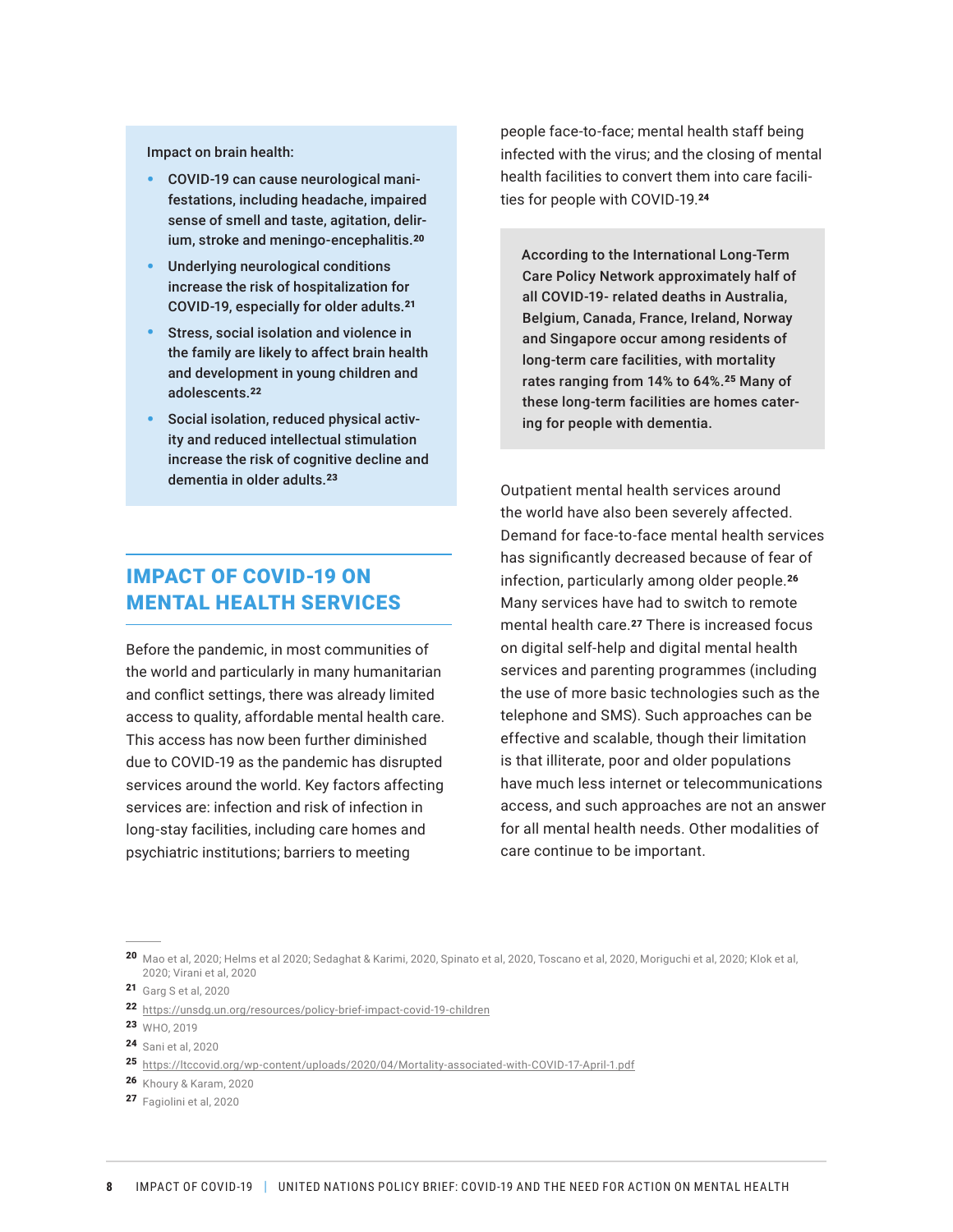Mental health services have had to find innovative ways to reorganize and adapt service provision to ensure continuity of care during the pandemic. The city of Madrid, for example, was forced to reconvert over 60% of its mental health beds to care for people with COVID-19, reducing the number of people attending emergency mental health services by 75%. To deal with this, mental health services had to adapt quickly. Where possible, people with severe conditions were moved to private clinics to ensure continuity of care as an action of solidarity. Local policy-makers identified emergency psychiatry an essential service to enable mental health-care workers to continue outpatient services over the phone. Home visits were organized for the most serious cases. It was also necessary to partner with IT experts, to enable mental health staff working from home to access electronic clinical records while maintaining confidentiality.<sup>28</sup>

Mental health and psychosocial support delivered at the community level have also been critically impacted. For instance, groups, associations and community-based initiatives that used to bring people together regularly before the pandemic (e.g., senior citizens clubs, youth groups, sports clubs, organizations for people with lived experience and their families, mutual-help groups for alcohol and drug dependence, cultural programmes) — offering social support, meaning and a sense of belonging — have not been able to meet for several months.<sup>29</sup>

Many organizations offering protection and psychosocial support to specific populations at increased risk (see section 2) are unable to cope with increasing needs, while movement restrictions and fear of contagion impede service delivery. In the same way, school-based mental health services have been seriously affected and many of these services are not able to provide adequate care using remote methods.<sup>30</sup> The millions of children who were already out of school and live or work on the streets and routinely faced severe and persistent rights violations, are even more vulnerable to these additional stressors and lack access to services.

Sustaining and strengthening mental health services and programmes must be a priority to address current and future mental health needs and help prevent a rise in mental ill health in the future. The response to the pandemic is an opportunity to improve the scale and cost-effectiveness of various mental health interventions.

Some examples of mental health and psychosocial support during the pandemic include:

- In Lebanon, the Ministry of Public Health has launched an action plan comprehensively addressing mental health aspects of COVID-19.
- Teams from Egypt, Kenya, Nepal, Malaysia and New Zealand, among others, have reported creating increased capacity of emergency telephone lines for mental health to reach people in need. This includes reports of services that have helped usher in innovations that are designed to continue post-pandemic.
- In the Bahamas, recently devastated by Hurricane Dorian, the Government, UN agencies and non-governmental

*continues*

<sup>28</sup> Arrango et al. 2020,

<sup>29</sup> Flint et al, 2020

<sup>30</sup> Lee, 2020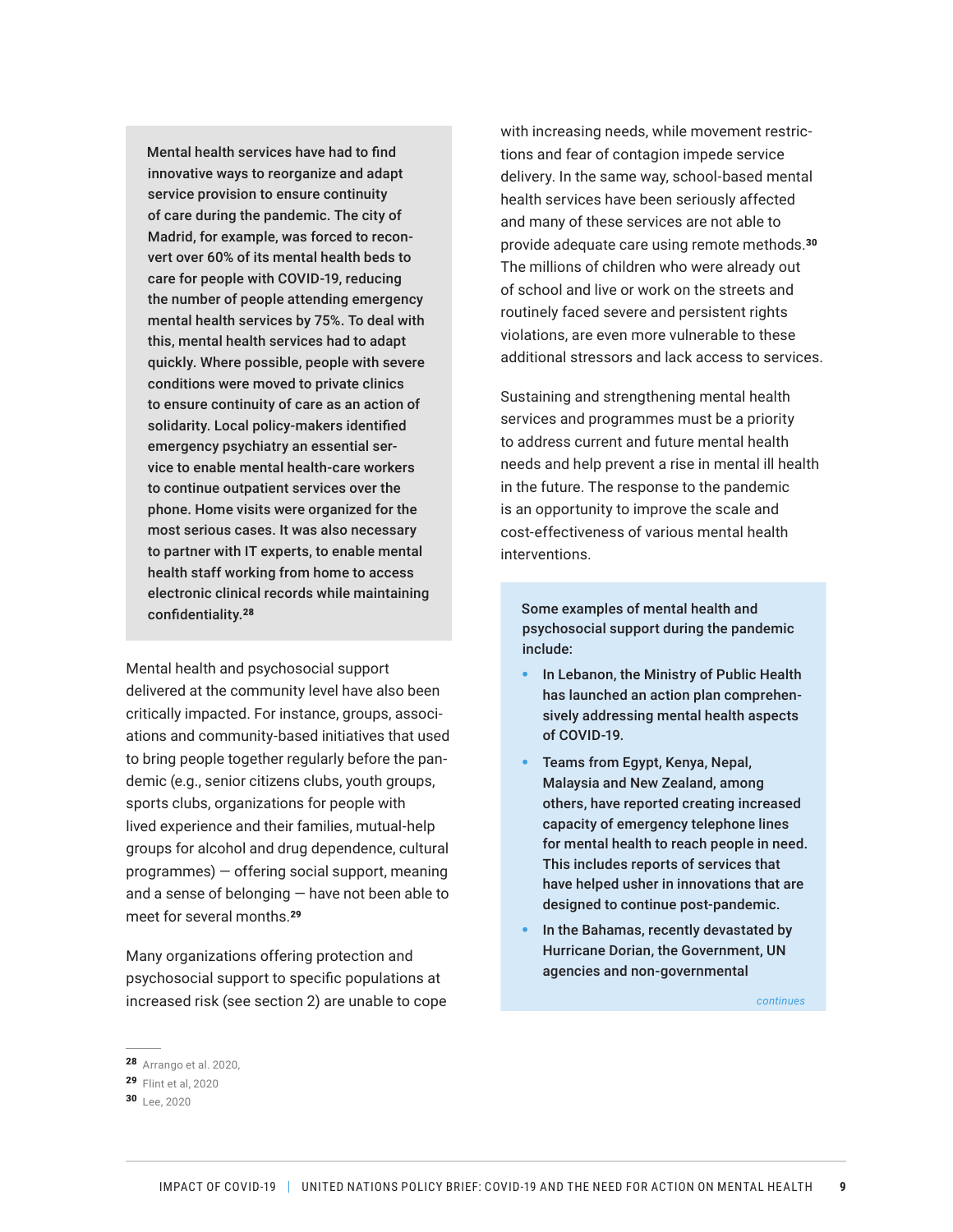#### *continued from previous page*

organizations are coming together to respond to the mental health and psychosocial consequences of the COVID-19 pandemic.

- A mental health non-governmental organization in Pakistan had to close vocational training centres for economic empowerment, but people with mental health conditions who had been attending the training centres started sewing cloth face-masks for health responders to support their communities.
- In Nigeria, the Nigerian Association of Psychiatrists, the Association of Psychiatric nurses, clinical health workers as well as major mental health NGO's came together to form the Covid19 Partners in Mental Health. They work with both government and civil society to offer training on mental health, teletherapy and research.

### COMMUNITY SOCIAL SUPPORT DURING THE PANDEMIC

Much of the adversity caused by the COVID-19 pandemic stems from the impact on social connections because of physical distancing. Yet, this does not mean that there is no resilience. There are many examples of emerging community supports. Indeed, all communities — even those affected by horrendous hardship — contain naturally-occurring psychosocial support and sources of resilience.

People around the world are showing actions of solidarity and offering informal psychosocial support to one other. For example, there are numerous reports around the world of younger adults reaching out to isolated older adults, helping them address their basic needs and reducing their loneliness. Without prompting, many long-term care facilities have set up ways for residents to speak with family members to ensure support and connection. The celebration of frontline health-care workers every evening at the same time  $-$  by clapping and cheering from windows and balconies — across cities in numerous countries shows the solidarity that many feel and seek to express. Numerous individuals, while forced to stay at home, have taken the opportunity to re-connect with distant relatives and friends.

In settings with internet access, people's mental well-being has been supported through the creation of online support groups and social communities to combat loneliness and boredom and reinforce social connectedness, to disseminate positive messages of hope and unity, and to mobilize community volunteers to assist those who need help.

Some of the positive observations on solidarity may not endure if people lose hope or become intolerant towards physical distancing measures, but the experience is that all communities have helpful, embedded resources that need to be supported. Governments can make funds available for helpful community initiatives because it is important, now more than ever, to activate and strengthen local support, especially for marginalized people, and encourage a spirit of community self-help to protect and promote mental well-being.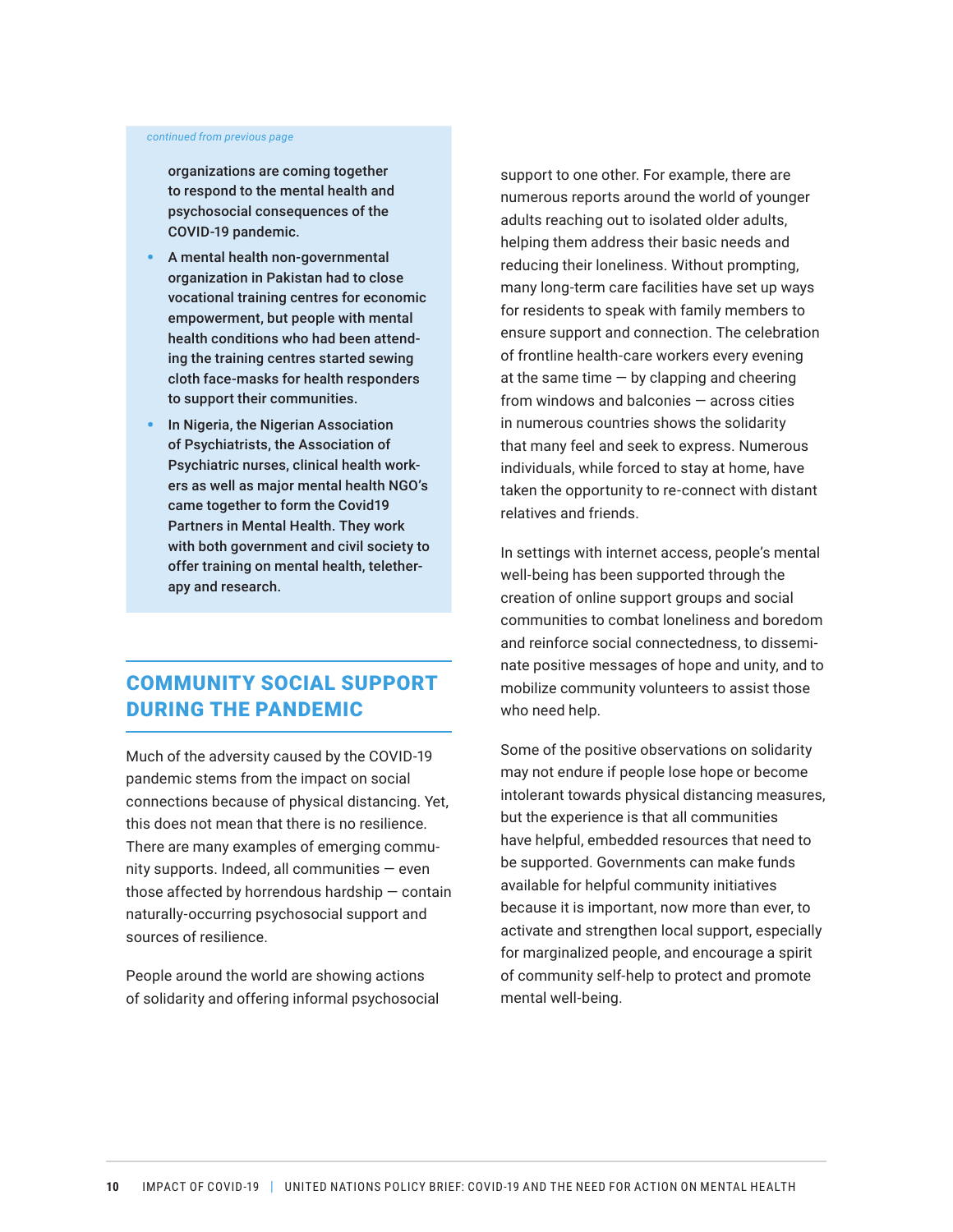## **2. Specific Populations of Concern**

Specific populations groups have been affected by COVID-19 in different ways. Some of these are highlighted in this brief:

> **First responders and frontline workers, particularly workers in health and long-term care** play a crucial role in fighting the outbreak and saving lives. However, they are under exceptional stress, being faced with extreme workloads, difficult decisions, risks of becoming infected and spreading infection to families and communities, and witnessing deaths of patients. Stigmatization of these workers is common in too many communities.31 There have been reports of suicide attempts and suicide death by health-care workers.<sup>32</sup>

Mental health of healthcare workers during COVID-19 pandemic

- In Canada, 47% of health-care workers reported a need for psychological support.<sup>33</sup>
- In the People's Republic of China, healthcare workers reported high rates of depression (50%), anxiety (45%), and insomnia (34%).<sup>34</sup>
- In Pakistan, large numbers of health-care workers have reported moderate (42%) to severe (26%) psychological distress.<sup>35</sup>

Reports from Chile, Italy, Spain, the Philippines, the United Arab Emirates, the United Kingdom and the United States of America document how dedicated teams provide mental health support for health-care workers. All countries need to ensure that this vital section of society continues to play its critical role in helping to end the outbreak. Guidance on how to do this has been made available for Red Cross and Red Crescent volunteers who play an important part in the response in many countries.<sup>36</sup>

> **Older adults** and **people with pre-existing health conditions** are at substantial risk of life-threatening complications from COVID-19. Approximately 8 out of 10 reported deaths in the USA and Germany occurred in people aged 65 years or older<sup>37</sup> or 70 years and older,<sup>38</sup> respectively. It is understandable that many older adults and people with pre-existing conditions (e.g., heart disease, hypertension) are currently extremely worried about being infected with the virus and not having access to appropriate care. Some of them, including those with cognitive impairments, may have difficulty accessing advice on infection prevention and are at higher risk of isolation. Loneliness is a major risk factor for mortality in older adults.39

- <sup>32</sup> https://www.theguardian.com/us-news/2020/apr/28/dr-lorna-breen-new-york-er-coronavirus
- <sup>33</sup> https://potloc.com/blog/en/potloc-study-canadian-health-workers-insights-front-lines-covid-19-pandemic/

- <sup>35</sup> Tamizuddin Nizami, unpublished data, 2020
- <sup>36</sup> https://pscentre.org/wp-content/uploads/2020/03/IFRC-Brief-guidance-note-on-caring-for-volunteers-in-COVID-19.pdf
- <sup>37</sup> https://www.cdc.gov/coronavirus/2019-ncov/need-extra-precautions/older-adults.html
- <sup>38</sup> https://www.rki.de/DE/Content/InfAZ/N/Neuartiges\_Coronavirus/Situationsberichte/2020-04-25-en.pdf?\_\_blob=publicationFile
- <sup>39</sup> Rico-Uribe et al, 2018

**<sup>31</sup> IFRC, UNICEF, & WHO, 2020** 

**<sup>34</sup>** Lai et al, 2020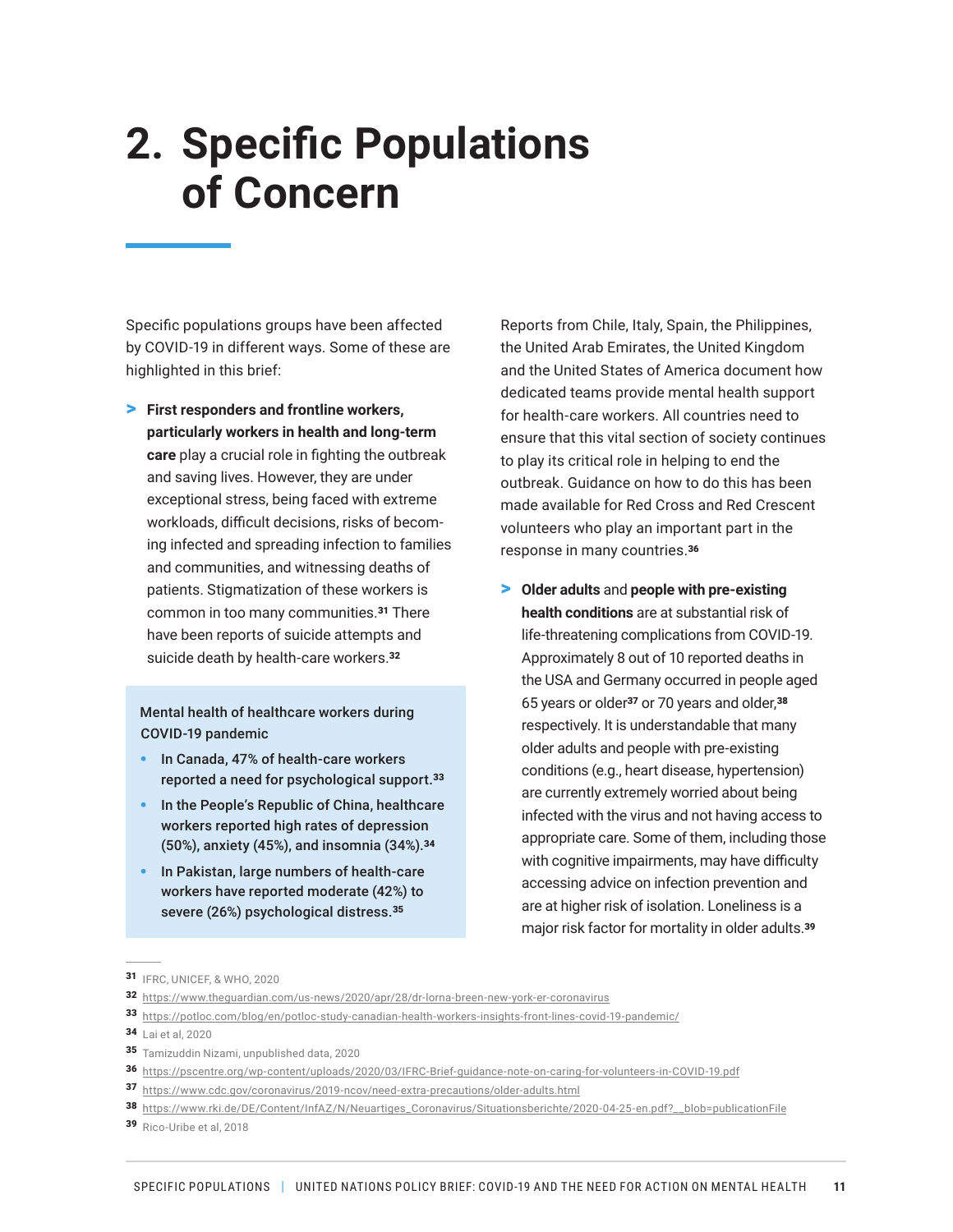Moreover, older adults have been reported to be victims of stigma and abuse. A UN policy brief on older persons and COVID-19 has been released that details recommendations on how to address the needs of this population group.<sup>40</sup>

> Many **children's** emotional state and behaviour has been affected during confinement according to reports by Italian and Spanish parents.41 Moreover, children, including adolescents, are at particular risk of abuse during the pandemic. Children with disabilities, children in crowded settings and those who live and work on the streets are particularly vulnerable. A UN Policy Brief on the impact of COVID-19 on children has been published specifically on this topic with recommendations on how to address children's risks and needs.<sup>42</sup>



A committee of UN and non-UN agencies has published the book *My Hero is You*<sup>43</sup> to help children aged 6-11 years cope with their worries about COVID-19. Based on interviews with more than 1700 children, parents, caregivers and teachers from around the world, the book's messages have resonated with children from different backgrounds and cultures. The book is being translated into more than 100 languages and is reaching children affected by conflict and forced displacement in Bangladesh, Greece, Iraq, Nigeria, Syria, and Yemen.<sup>44</sup>



<sup>40</sup> https://www.un.org/development/desa/ageing/wp-content/uploads/sites/24/2020/04/POLICY-BRIEF-ON-COVID19-AND-OLDER-PERSONS.pdf

<sup>41</sup> Orgilés et al, 2020

- <sup>42</sup> https://unsdg.un.org/sites/default/files/2020-04/160420\_Covid\_Children\_Policy\_Brief.pdf
- <sup>43</sup> [https://interagencystandingcommittee.org/iasc-reference-group-mental-health-and-psychosocial-support-emergency-settings/](https://interagencystandingcommittee.org/iasc-reference-group-mental-health-and-psychosocial-support-emergency-settings/my-hero-you) [my-hero-you](https://interagencystandingcommittee.org/iasc-reference-group-mental-health-and-psychosocial-support-emergency-settings/my-hero-you)
- <sup>44</sup> https://www.who.int/dg/speeches/detail/who-director-general-s-opening-remarks-at-the-media-briefing-on-covid-19--22-april-2020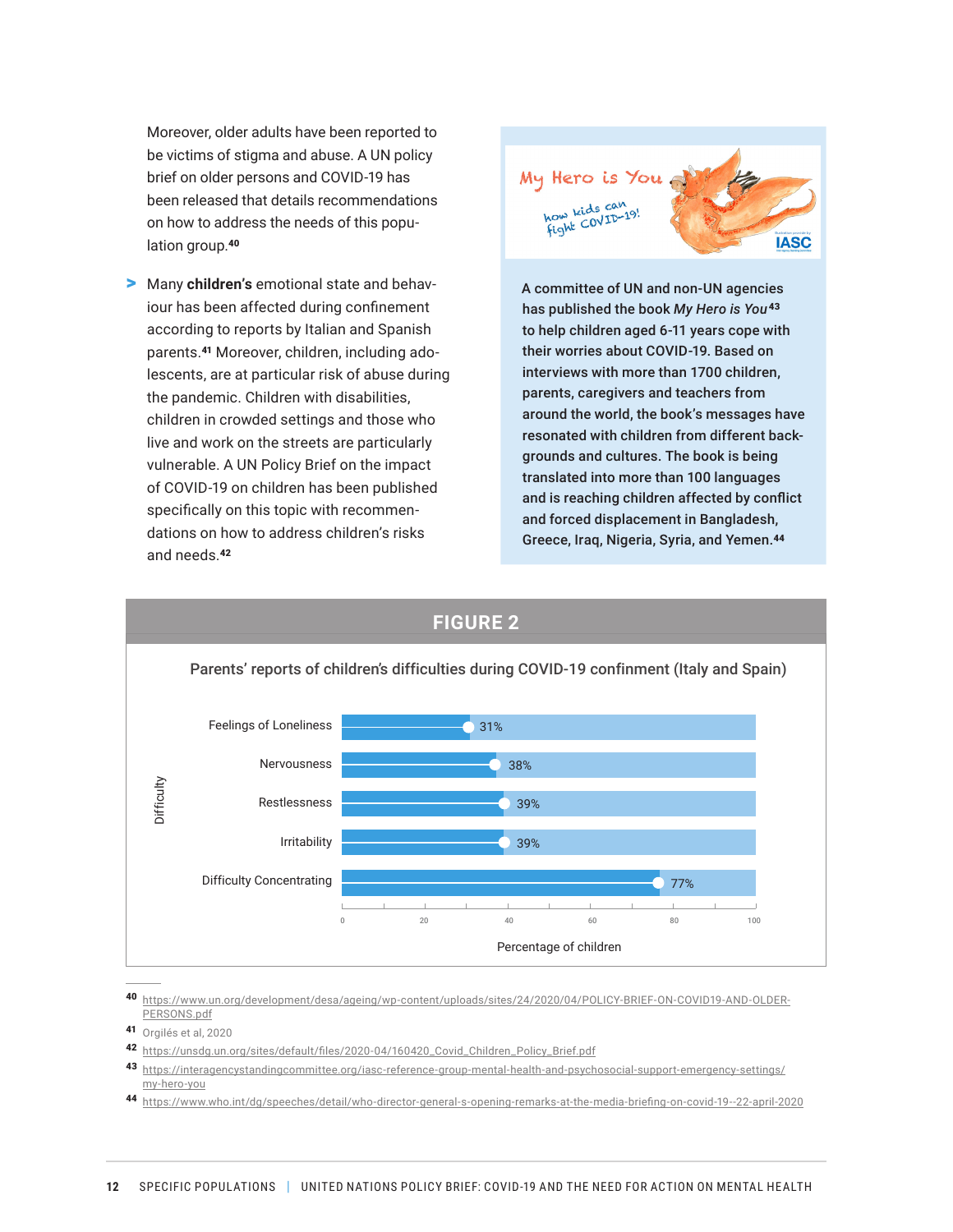- > **Adolescents and young people** are also an at-risk group in the present crisis, as most mental health conditions develop during this period of life. Many young people have seen their futures impacted. For example, schools have been closed, examinations have not been held, and economic prospects have diminished. A study carried out with young people with a history of mental health needs living in the UK reports that 32% of them agreed that the pandemic had made their mental health much worse.45 The main sources of distress included concerns about their family's health, school and university closures, loss of routine and loss of social connection. Provision of mental health services must include specific actions tailored for this population.<sup>46</sup>
- > **Women** are another population with specific concerns. A survey on stress levels in the Indian population during the COVID-19 pandemic indicated that 66% of women reported being stressed as compared to 34% of men. During the current situation of COVID-19, pregnant and new mothers are especially likely to be anxious due to difficulties accessing services and social support and fear about infection. In some family arrangements there is an increased burden due to additional duties of caregiving such as homeschooling and taking care of older relatives. As with childhood abuse, the situation of stress and restrictions on movement increases violence towards women. It has been estimated that globally 31 million additional cases of gender-based violence can be expected to occur if the

restrictions continue for at least 6 months.<sup>47</sup> A UN Policy Brief has been published looking specifically at the impact of COVID-19 on women and the measures that need to be taken now to address this impact.<sup>48</sup>

> **People in humanitarian and conflict settings** whose mental health needs are often overlooked require more attention. Evidence indicates that in conflict settings 1 in 5 people have a mental health condition.49 The situation of the pandemic may exacerbate existing mental health conditions, induce new conditions and limit access to the already scarce mental health services available. Moreover, it is often difficult to adhere to measures for infection prevention (such as physical distancing) for people in humanitarian settings, such as refugees or internally displaced people living in crowded camps or settlements. This increases risks for COVID-19 infection and generates high levels of stress<sup>50</sup>. No COVID-19-related mental health data are available yet for people in humanitarian and conflict settings, but data on migrants are worrisome.51 The Inter-Agency Standing Committee (IASC) has recommended a range of key actions to minimize and address the impact of COVID-19 on mental health and psychosocial well-being.52 The IASC Reference Group on Mental Health and Psychosocial Support is supporting mental health and psychosocial support coordination groups in more than 20 humanitarian emergencies to strengthen the local humanitarian response in the face of COVID-19.

<sup>46</sup> https://www.unicef.org/coronavirus/how-teenagers-can-protect-their-mental-health-during-coronavirus-covid-19

<sup>48</sup> https://www.unwomen.org/-/media/headquarters/attachments/sections/library/publications/2020/policy-brief-the-impact-of-covid-19 on-women-en.pdf?la=en&vs=1406

- **50** Subbaraman, 2020
- 51 Liem & Hall, unpublished data, 2020
- <sup>52</sup> [https://interagencystandingcommittee.org/iasc-reference-group-mental-health-and-psychosocial-support-emergency-settings/](https://interagencystandingcommittee.org/iasc-reference-group-mental-health-and-psychosocial-support-emergency-settings/briefing-note-about) [briefing-note-about](https://interagencystandingcommittee.org/iasc-reference-group-mental-health-and-psychosocial-support-emergency-settings/briefing-note-about)

<sup>45</sup> Young Minds, 2020

<sup>47</sup> UNFPA, 2020 [https://www.unfpa.org/press/new-unfpa-projections-predict-calamitous-impact-womens-health-covid-19-pandemic](https://www.unfpa.org/press/new-unfpa-projections-predict-calamitous-impact-womens-health-covid-19-pandemic-continues)[continues](https://www.unfpa.org/press/new-unfpa-projections-predict-calamitous-impact-womens-health-covid-19-pandemic-continues)

<sup>49</sup> Charlson et al, 2019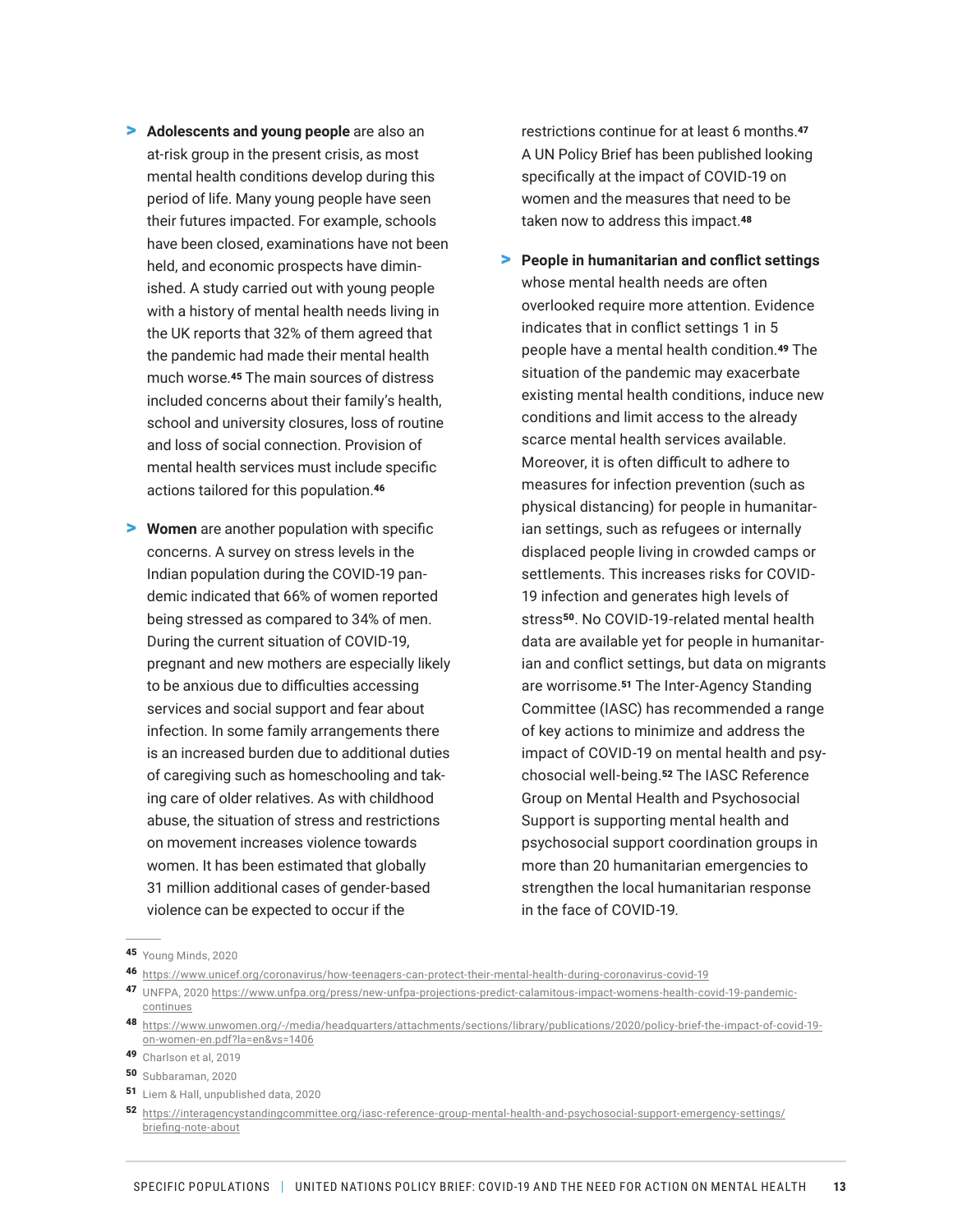## **3. Recommended actions**

The impacts of the pandemic already have and will continue to have profound mental health consequences. Implementation of recommended actions below by national decision-makers will help minimize and address these consequences:

#### **1. APPLY A WHOLE-OF-SOCIETY APPROACH TO PROMOTE, PROTECT AND CARE FOR MENTAL HEALTH**

**Inclusion of mental health and psychosocial considerations in COVID-19 national response** is essential because it improves quality of programming, enhances coping skills of people during the crisis, reduces suffering, and is likely to speed up the recovery and rebuilding of communities. During the pandemic, government decision-makers across sectors (health, security, social services, education, communications) must consider how their actions impact mental health. For example, stay-at-home emergency measures (as well as the lifting of these measures) need to be planned and implemented across sectors in such a manner that they minimize effects on people's mental wellbeing. Engagement of and accountability to citizens in the shared endeavour of containing the virus fosters acceptance of such measures and is likely to help protect people's mental health.

Everything needs to be done to **protect people from pandemic-related adversities that are known to harm mental health**. Social and

financial protection measures are necessary to prevent people from the impact of losing livelihoods or economic prospects and deepening inequalities. Alternative learning opportunities need to be offered to children and adolescents out of school. Prevention and redress of domestic violence — whether against women, children, older adults, or persons with disability — should be a key part of national COVID-19 response plans. National frameworks to address discrimination against health-care workers and people who have or have had COVID-19 must be established and implemented in countries where such discrimination exists. It is important to ensure protection and care of people in institutions — whether they are run by the social or health sector.

Further, it is important for governments and other actors to **communicate about COVID-19 in ways that promote mental health and psychosocial well-being**. To reduce the spread of the virus and anxiety in the population, governments and other actors, including media outlets, need to communicate regularly about the pandemic, providing up-to-date evidence-based information in plain language that people understand, accessible and inclusive to all people through channels that they use.<sup>53</sup> Such communication should be communicated with empathy and include advice on emotional well-being. Undue anxiety caused by inconsistent, incomprehensible or threatening communication needs to be avoided.

<sup>53</sup> https://www.who.int/emergencies/diseases/novel-coronavirus-2019/advice-for-public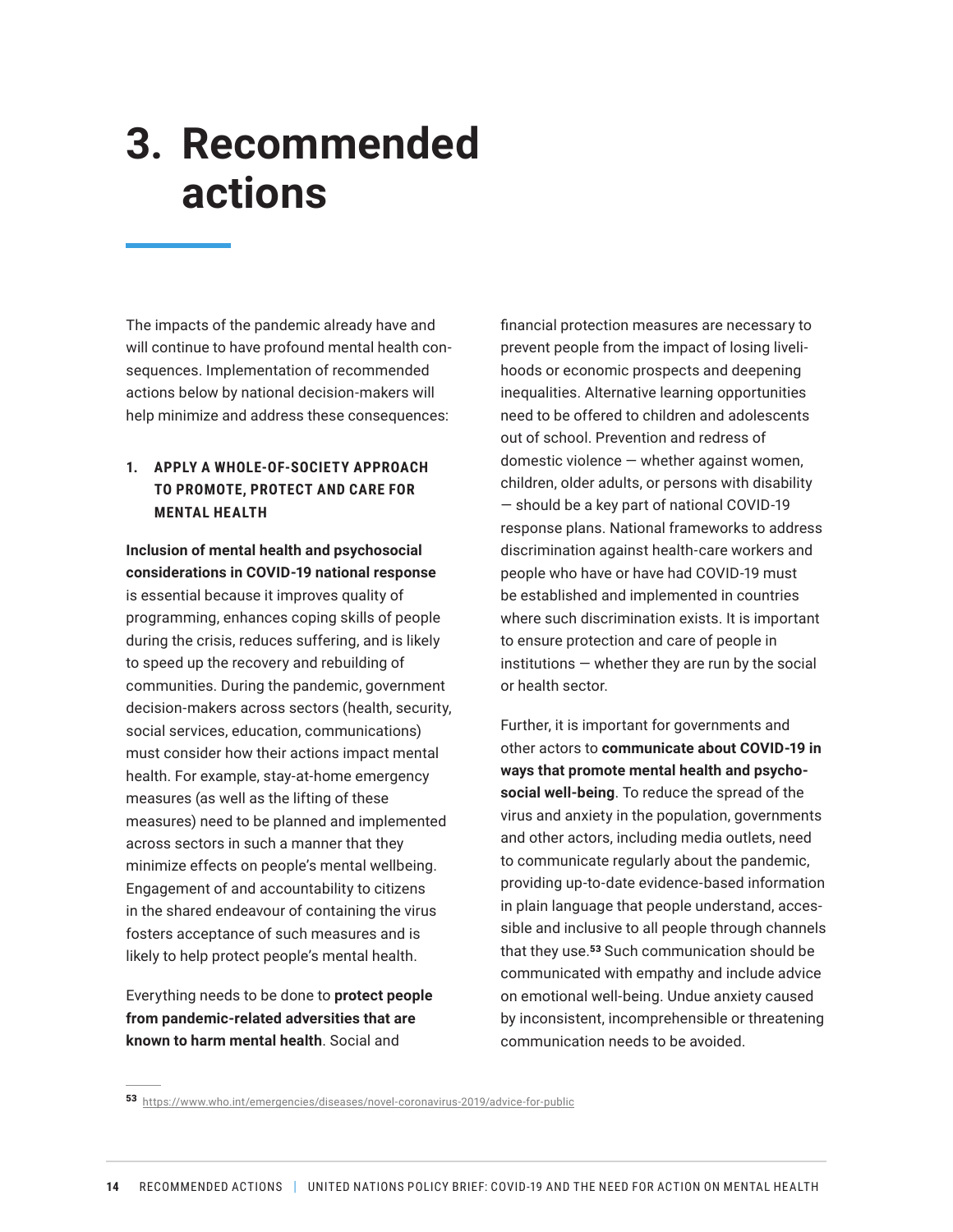#### **2. ENSURE WIDESPREAD AVAILABILITY OF EMERGENCY MENTAL HEALTH AND PSYCHOSOCIAL SUPPORT**

**Community action that strengthens social cohesion, solidarity and healthy coping, reduces loneliness and promotes psychosocial well-being should be supported**. Pre-existing and emerging community and volunteer support mechanisms targeting vulnerable people need to be strengthened. This includes supports for older adults, frontline health-care workers, and people who have lost their livelihoods. Efforts that help isolated people stay connected, reduce loneliness (especially in older adults) and reduce boredom (especially in children and adolescents) should be promoted. Opportunities for the bereaved to mourn safely should be ensured, with respect for their cultural traditions. Community-based organizations and other members of civil society can play a key role in strengthening community psychosocial supports.

**Access to remote support needs to be scaled up for any mental health need.** When people are forced to stay at home, support may be remote (e.g. through telephone, text or video), depending on the context and the person's needs. Psychological interventions tend to be equally effective whether they are delivered face-to-face or through phone or video. High quality self-help materials (books54 or digital programmes) can be effective for many people, especially if their delivery is guided by a trained helper.<sup>55</sup> This is an opportunity to introduce innovations to mental health care that can help improve the performance of future mental

health services. However, when implementing remote, technology-based interventions, care is required to ensure confidentiality and equity in access.<sup>56</sup>

**Mental health and social care for people with severe mental health conditions and psychosocial disabilities must be part of the definition of essential services** in all countries. Governments may need to decide not to continue routine care for all health conditions because of risk of infection. The decision to initiate or continue in-person treatment for mild or moderate conditions should be taken on a case-by-case basis. For example, prenatal and maternal mental healthcare is always a priority even when the condition is not severe. However, in-person care for people with severe mental, neurological or substance use disorders (e.g., psychosis, severe depression, delirium, epilepsy, substance dependence) and psychosocial disabilities must be available. In-person care needs to be delivered in a safe manner, with relevant personal protective equipment.<sup>57</sup>

**Priority attention needs to be given to protecting and promoting the human rights of people with severe mental health conditions and psychosocial disabilities;** their rights are frequently neglected in major emergencies.<sup>58</sup> People with both COVID-19 and mental health conditions should get equal access to health and social care as other people with COVID-19, without discrimination, including in triage assessments. Public health measures that limit people's movement should apply equally to all people, whether they have a mental health condition or not.59

<sup>56</sup> Resnick & Gooding, 2020

<sup>58</sup> Weissbecker et al, 2020

<sup>54</sup> https://www.who.int/publications-detail/9789240003927

<sup>55</sup> WHO, 2015

**<sup>57</sup>** WHO & UNICEF, 2020

<sup>59</sup> https://www.un.org/sites/un2.un.org/files/sg\_policy\_brief\_on\_persons\_with\_disabilities\_final.pdf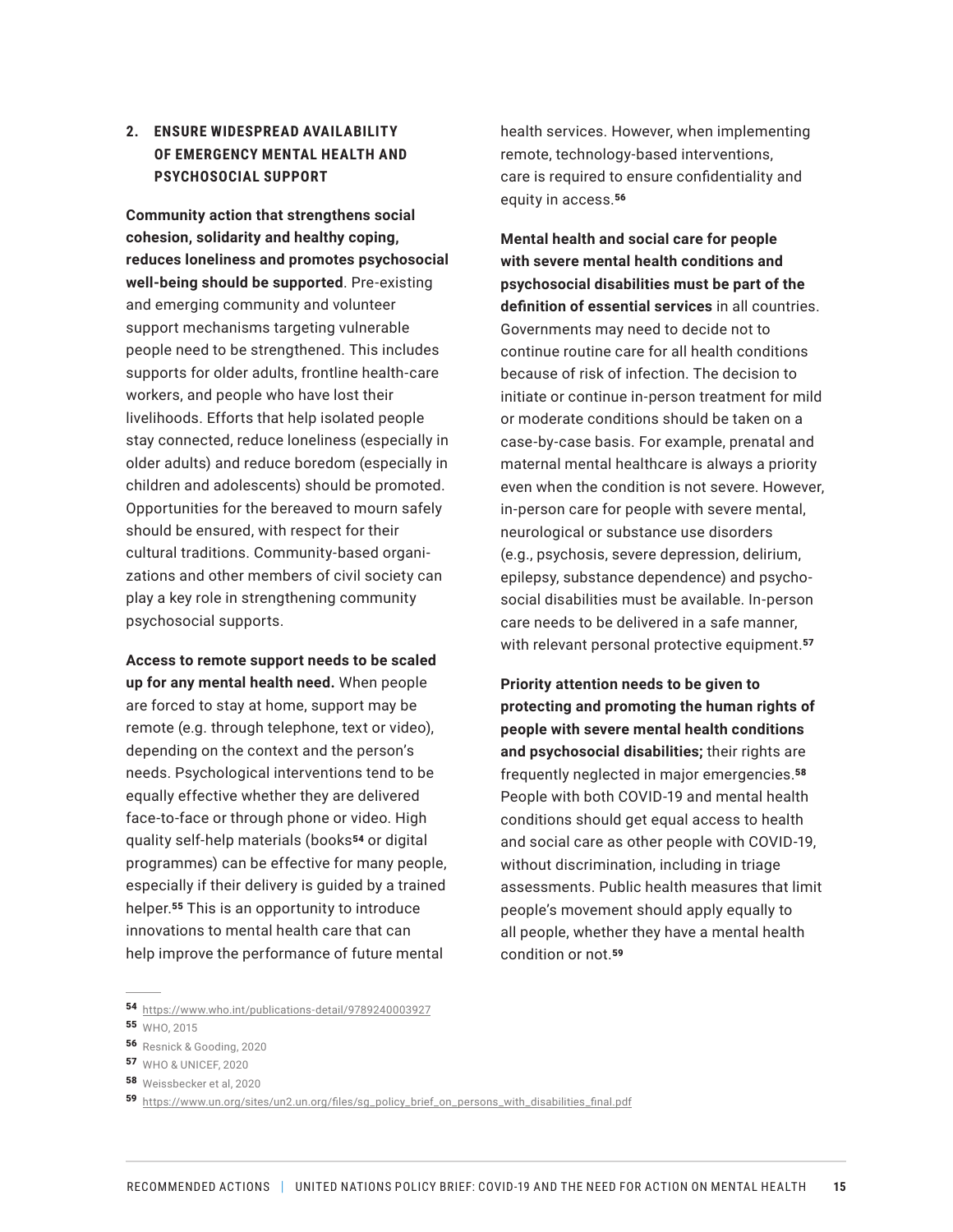#### **3. SUPPORT RECOVERY FROM COVID-19 BY BUILDING MENTAL HEALTH SERVICES FOR THE FUTURE**

Mental health requires much larger overall investment. An ongoing, longstanding issue is that mental health  $-$  across health, social, education and other sectors — has been heavily underfunded. Countries spend on average only 2% of their health budgets on mental health. Given the increased long-term needs caused by the pandemic, this is the time to address inequity and **organize affordable community-based services that are effective and protective of people's human rights** as part of any national COVID-19 recovery plan.<sup>60</sup> **Mental health care must be included in health care benefit packages and insurance schemes to ensure essential mental health needs are covered.** Capacity of staff needs to be built across health, social and educational sectors to address mental health, especially in low and middle income countries. Evidence-based programmes that promote psychosocial wellbeing require appropriate budgets. Emergencies can be a catalyst for building back better, sustainable, mental health services. <sup>61</sup> People with lived experience of mental health conditions should to be involved in the strengthening of mental health services. Investments now will reduce the mental health impact of COVID-19 and will help ensure that countries are better prepared to help their populations to stay mentally healthy, emergency or not.

The current crisis has once again exposed the inherent and heightened risks of institutional living. Many countries have shown that mental hospitals can be safely closed once care is available in the community.62 As part of a longerterm plan to improve the quality, reach and cost-effectiveness of mental health services, it is recommended to **shift investments away from institutionalization** to affordable, quality mental health care in the community.

**Research needs to be part of recovery efforts.** 

Any programmes to reduce or address mental health problems created by the pandemic need to be monitored and evaluated. Also, it is important to understand the extent of the mental health consequences (including the neurological and substance use impact) of COVID-19 and the social and economic effects of the pandemic, directly consulting with the affected populations. Given the anticipated findings, such research will likely strengthen advocacy efforts for mental health. Rapid knowledge acquisition will require establishment of research priorities,<sup>63</sup> research coordination, open-data sharing and funding.

## WHAT THE UNITED NATIONS CAN DO

A range of UN agencies — including ILO, IOM, UNDP, UNESCO, UNFPA, UNHCR, UNICEF, UNODC, WHO and the Office of the Secretary-General's Envoy on Youth  $-$  are scaling up their mental health and psychosocial response to support people to cope with COVID-19.<sup>64</sup>

UN agencies will increase inclusion of mental health and psychosocial support in their work across sectors in countries to improve the overall effectiveness and impact of their COVID-19

<sup>60</sup> https://apps.who.int/iris/bitstream/handle/10665/310981/WHO-MSD-19.1-eng.pdf?ua=1

<sup>61</sup> WHO, 2013

<sup>62</sup> WHO, 2014

**<sup>63</sup>** Holmes et al. 2020

<sup>64</sup> [https://interagencystandingcommittee.org/system/files/2020-05/Global%20Humanitarian%20Response%20Plan%20%28GHRP%29-](https://interagencystandingcommittee.org/system/files/2020-05/Global%20Humanitarian%20Response%20Plan%20%28GHRP%29-COVID19_MayUpdate.pdf) [COVID19\\_MayUpdate.pdf](https://interagencystandingcommittee.org/system/files/2020-05/Global%20Humanitarian%20Response%20Plan%20%28GHRP%29-COVID19_MayUpdate.pdf)